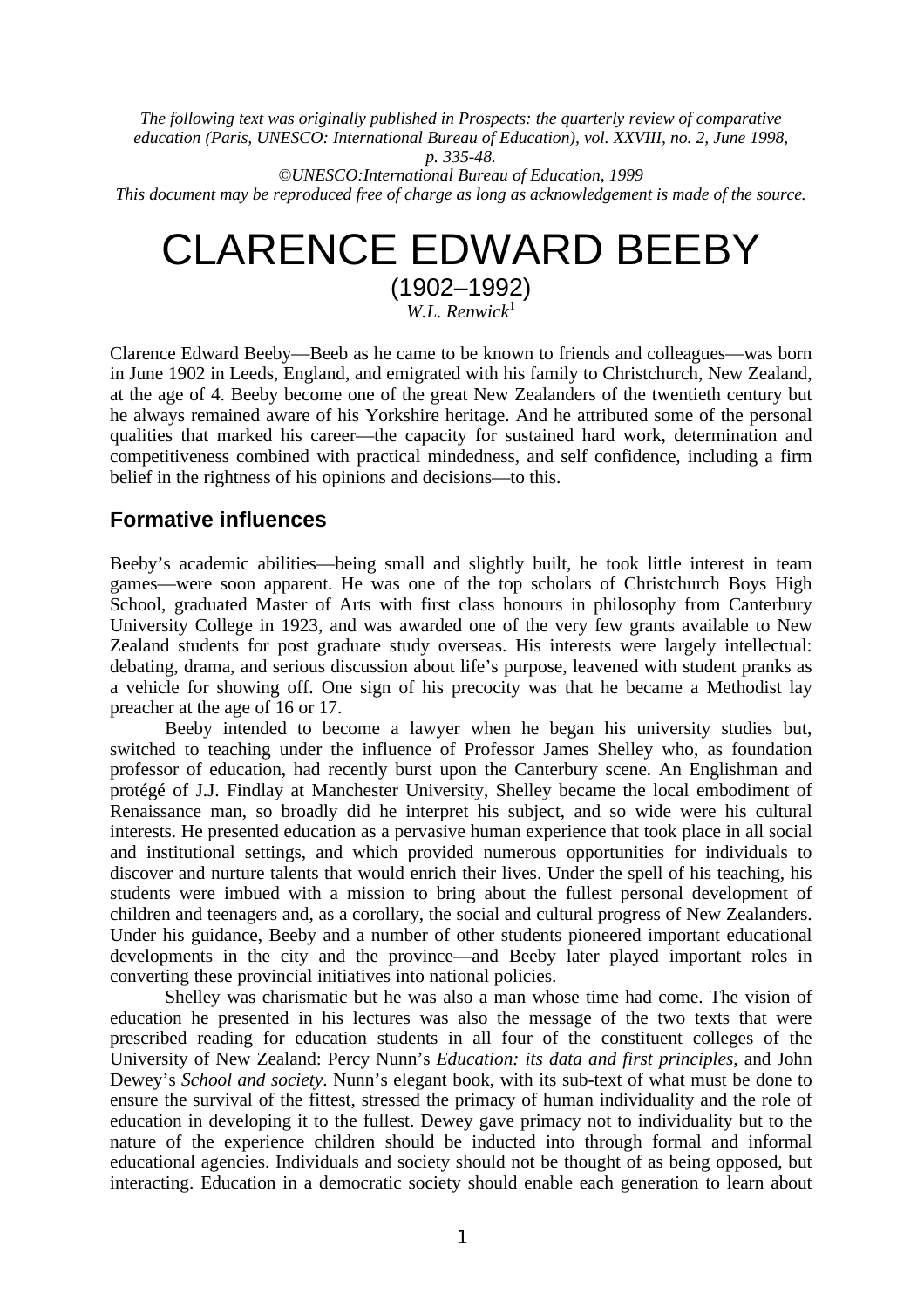society by experiencing it and, as a result, both individual and society should change for the better. Virtually all teachers who entered the teaching profession between 1920 and 1950 had read or been introduced to Dewey and Nunn and shared a common understanding of the aims of education in a democracy. When, therefore, first as Director of the New Zealand Council for Educational Research and then as Director of Education for the national system, Beeby began to express his reforming ideas, he could count on strong support from men and women who, like him, were assuming positions of influence in the teaching profession.

The very small number of New Zealand students of Beeby's generation who proceeded to Ph.D. went overseas, usually to British universities, and then became expatriates. Beeby went to Manchester but gravitated to London, where Charles Spearman supervised his research and introduced him to Cyril Burt, J.C. Flugal, and other psychologists working in the field of human intelligence, abilities, and attainments. He also met the German psychologists Köhler and Kaffka, and was influenced by their Gestalt theory.

# **Applied psychology and educational research**

Beeby returned to the philosophy department of Canterbury College to teach experimental psychology and direct its psychological laboratory. He was gregarious, enjoyed the cut and thrust of argument and, though his religious convictions were fading, his missionary impulse was clearly evident in his determination to apply psychological knowledge to practical human concerns. His research interests were in industrial psychology, the reformation of delinquent youths, vocational guidance, and the use of educational tests. He visited the USA and Canada in 1929, where he met Lewis Terman, whose intelligence test he was using, Shelden Glueck, the criminologist, Grace Fernald, who was pioneering research in remedial reading, and Elton Mayo, whose researches at the Hawthorne plant of Western Electric was adding a new phrase to the vocabulary of the social sciences. The pattern of Beeby's career as an applied psychologist was now clear: he was teaching and researching in a small university college far from the intellectual front-lines of Europe and the United States of America but was forming professional links with leading men and women in the fields of his own research interests.

He had to make his first difficult career choice in 1934 when the chair of philosophy at Canterbury College and the new post of director of the New Zealand Council for Educational Research (NZCER) both became available. Although the new post had assured funding for only five years, he opted for the challenge of creating a new research organisation with increased scope for educational research. As director, he entered into a working relationship with the Carnegie Corporation, the American philanthropic foundation that had put up the money for NZCER and would not only influence his subsequent career but provide him with a model for bringing about educational change.

Through its staff and a network of experts in many fields, the Carnegie Corporation was a clearing-house for ideas and innovation. Its travel grants for study tours enabled educational leaders to make themselves familiar with important developments in their field in other countries. And by making it possible for experts from another country to work with people who had the responsibility for pioneering new developments in their own, it enabled what was later known as counterpart training to take place. Beeby experienced the benefits of these forms of co-operation during his four years as director of NZCER; he used them as a means of inducing change within the New Zealand education system when he became director of education in 1940; and after the war, as UNESCO's Assistant Director General for Education during its early formative years, he introduced Carnegie approaches into that organisation's working methods.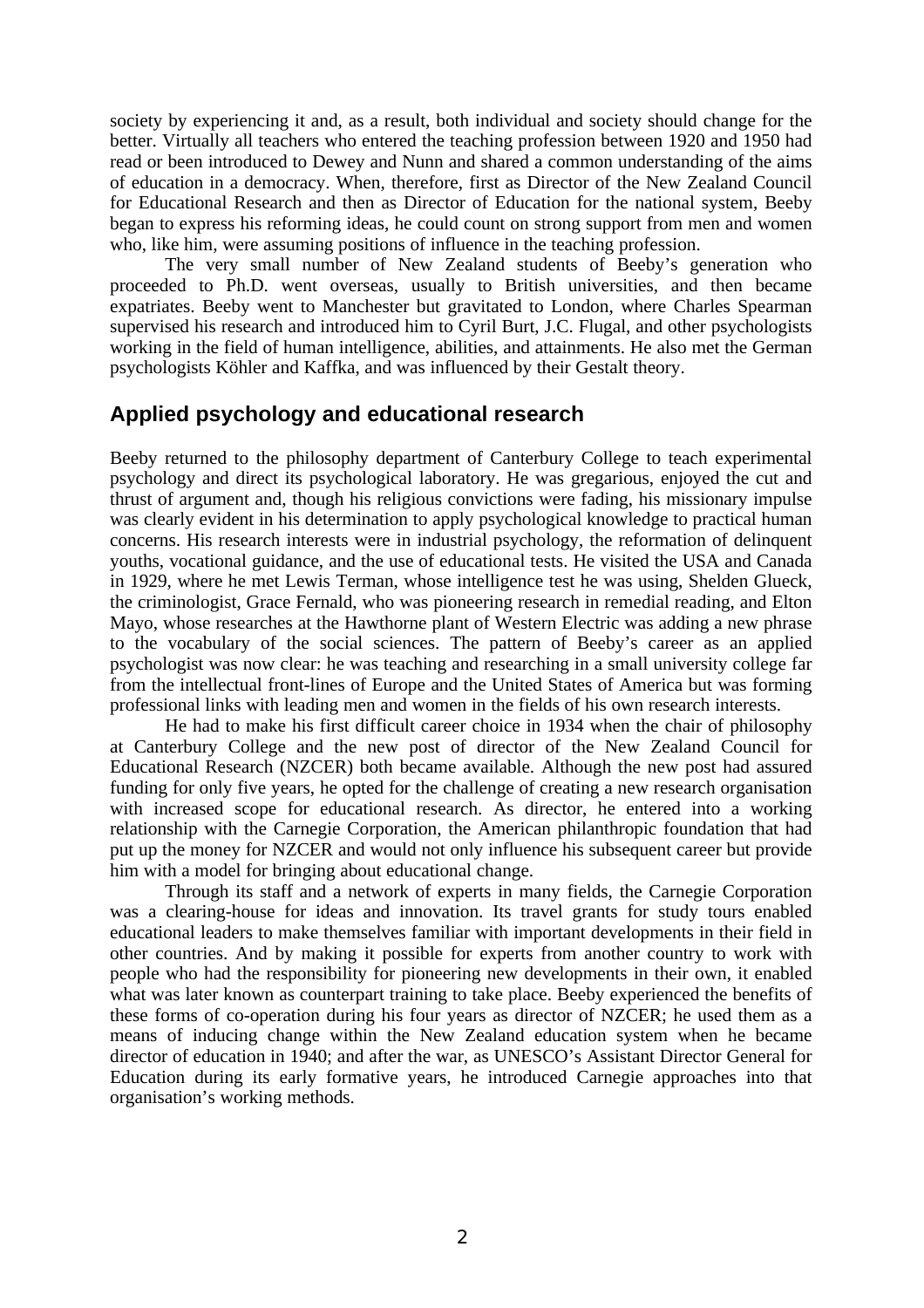## **Equalizing educational opportunity**

At the end of 1935, New Zealanders elected their first Labour government. Its commitment to educational reform was clearly signalled when the deputy prime minister, Peter Fraser, became minister of education and initiated the most comprehensive reform of the national system for more than half a century. Fraser became prime-minister in 1940 and, under his leadership, New Zealand can claim to be the first country to reconstruct public education with the objective of providing equality of educational opportunity. By the end of the Second World War, when that objective became the educational leitmotif elsewhere in the Western world, the reconstruction of the New Zealand education system was well advanced.

Beeby was appointed assistant director of education in 1938 and director of education in 1940, and was the chief educational adviser to government until retiring in 1960. The combination of Fraser's political vision and Beeby's professional leadership was unique in New Zealand's educational history. Without Fraser's commitment to the removal of educational inequality, there would have been no political backing for the educational reconstruction that Beeby superintended. Without Beeby's singular qualities, it is scarcely likely that Fraser's reforming intentions would have been carried out so thoroughly.

There were many reasons for Beeby's success—his razor-sharp mind, his grasp of issues, belief in what he was doing, oral and written powers of persuasion, determination to succeed, and energy and stamina. He was fortunate that, as director of education, he was also a member of the Senate of the University of New Zealand, which determined policy for university education. To be successful, the government's educational reforms required close co-operation between the senate and the department of education, and Beeby, with his previous experience as a university teacher, was unusually well placed to win it. The characteristics that distinguish him as a great educational administrator were his understanding of what education ought to mean, not only in schools and classrooms, but in the daily lives of boys and girls and men and women; his ability to think of a reformed education system as a gestalt; and the supreme good fortune not only to be the right person in the right place at the right time but to remain there long enough to give practical effect to Fraser's reforming vision.

Comprehensive educational reform is a project for the long haul, and is at risk to changes in political fortunes over which educational administrators can have no control. New Zealand's reform included several changes of minister and a change of government half-way through, and the fact that the reforming agenda of a left-of-centre government was endorsed by its right-of-centre successor testifies to the confidence that ministers of education of both political parties had in Beeby's judgement.

Many of the policies for reform called for the creation of new institutions and educational services, and he was fortunate in being able to develop them without stultifying opposition from existing educational interests. The post-war increases in birth rates meant that many new schools were needed, and it was possible to create a new type of school—the multilateral post primary school—built and staffed to give effect to a new post primary curriculum. Vocational education at the tertiary level was, for the most part, still to be developed, and so was open to innovation without threatening the roles of the university and teachers colleges. The voluntary organizations providing early childhood education and adult education welcomed government initiatives in their fields and were more than ready to cooperate. And the teaching profession, rejuvenated by an influx of new recruits, strongly supported policies that most of its members thought were right for a democracy. There was, of course, opposition, but Beeby was equal to it in his advocacy. The progressive education movement in New Zealand of the 1930s, 1940s and 1950s owed much to many men and women but to none more than Beeby.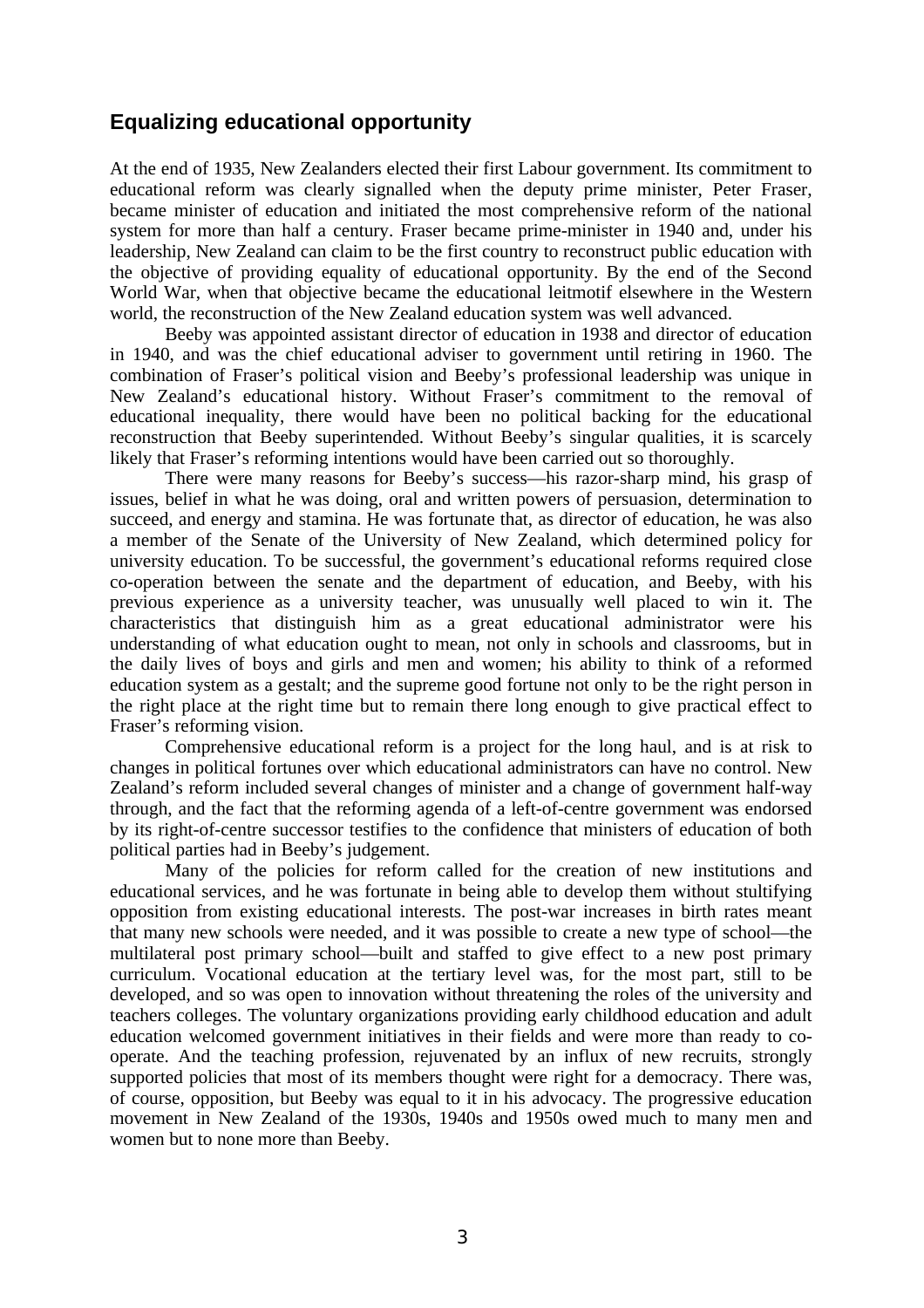## **Education in Third World countries**

In 1945, Beeby's responsibility as the government's chief educational adviser extended to the South Pacific, first to Western Samoa, a United Nations' trust territory, and to the Cook Islands, Niue and the Tokelau Islands—territories administered by New Zealand and to be prepared for self-government. He was troubled that, after assessing the state of education in these small islands, he was proposing policies there that he deplored in New Zealand and was seeking to replace. Then, in 1946, he began what was to become an active involvement in the education programmes of UNESCO and, as he increased his knowledge of education in developing countries, he rationalized that knowledge into a theory of stages of educational growth.

Beeby made an immediate impression at the first UNESCO General Conference in 1946. As probably the only leader of a national delegation who was an educationist *and* the chief administrator of a national education system, he could speak from direct personal experience of teaching and learning in schools and in other educational institutions, and about the challenges of reforming a national system. Elected chairman, first of the credentials committee, then of the programme committee, he stood out with his wit, sense of theatre, and skill in guiding people with divergent opinions to agreed conclusions. He played important roles in UNESCO's inner councils until the mid-1960s, and was regularly consulted as one of its elder statesmen until his ninetieth birthday in 1992.

On his retirement in 1960, Beeby was appointed New Zealand ambassador to France, and this allowed him to take a closer interest in UNESCO's work. He was elected to the Executive Board in 1960 and was chairman in 1963. He also played an active role in the early years of the International Institute for Educational Planning (IIEP), UNESCO's staff college for educational administrators from developing countries. He edited the first twenty-two titles of the influential IIEP series of publications, *The fundamentals of educational planning*. In the course of his career, he developed a passion for editing, and every author who had a text edited by him found the experience challenging and enriching. His crowning achievement for the IIEP was as director of its symposium on the quality of education and editor of its report.<sup>2</sup>

By the mid 1960s, Beeby's knowledge of educational development was unparalleled. The concept of educational development in Third World countries was problematic—not in the radical sense that would begin to spur debate later in the decade but because of the size of the gap separating Third World from industrialised countries. Well into the 1960s, modernizing under the influence of Western modes of institutional development remained the leitmotif of most Third World programmes of national development. Most of the expert input to these programmes—and Beeby's was a typical example—came from Western countries and was rooted in its historical experience. Most of the leaders of developing countries had themselves been educated in metropolitan countries, and still took their educational institutions and systems as the models for their own national development.

Their problems were enormous and they were impelled by a great sense of urgency. They hoped, within a decade or so, to complete educational developments that had taken a century or more to achieve in industrialised countries. The American economist W.W. Rostow captured imaginations with a model of economic growth, a key feature of which was the concept of economic 'take-off', and national planning in developing countries became dedicated to creating the conditions that would make this happen. National plans were dominated by forecasts of quantitative expansion for countries whose educational infrastructures were, at best, exiguous. There were enormous gaps between the projected costs of achieving universal primary education and the ability of developing countries to pay for, or sustain, it. There was much earnest discussion of whether it would be possible to avoid the otherwise high costs of employing large numbers of trained teachers by using educational media such as television, radio, and programmed instruction instead.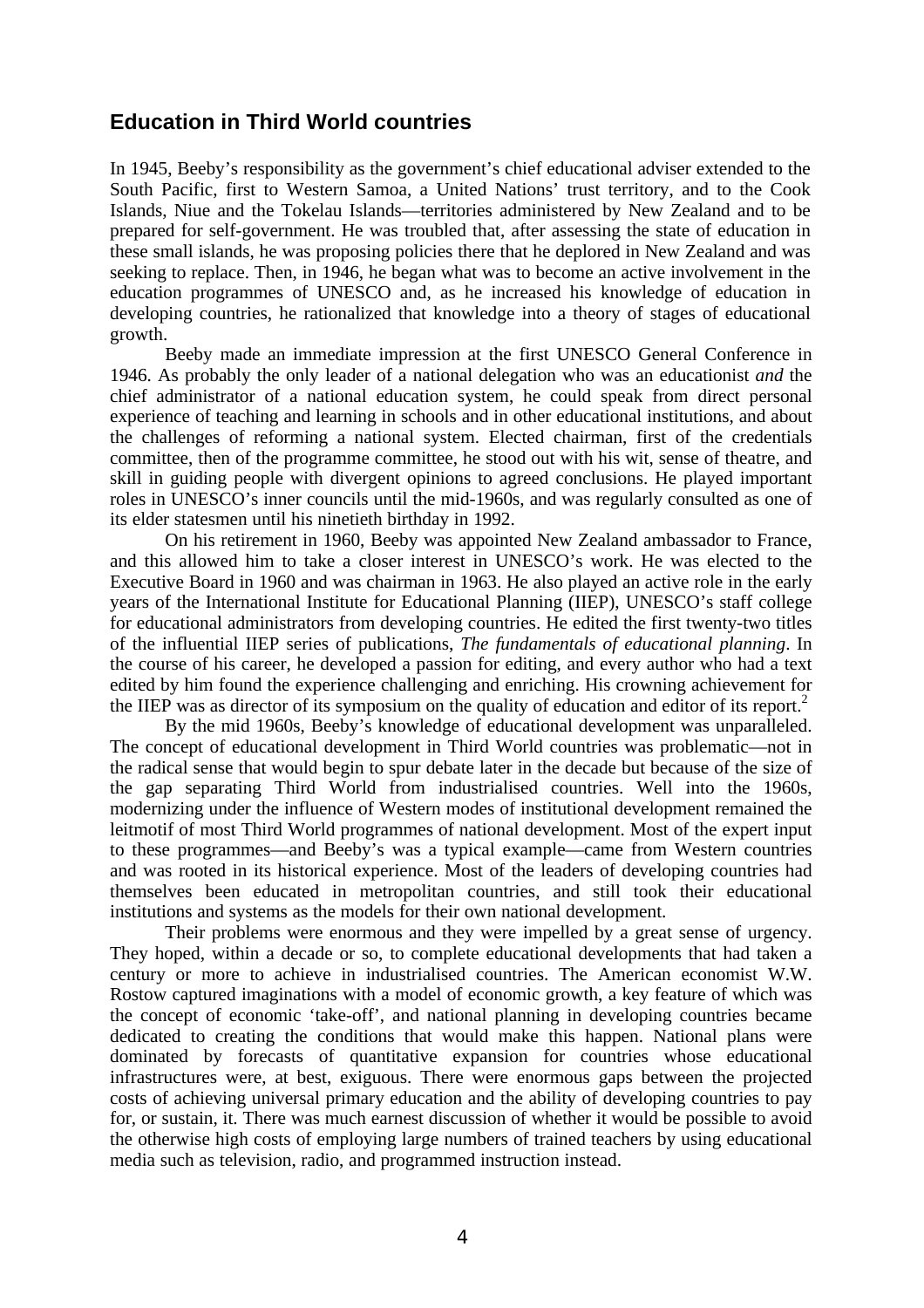Beeby was well versed in this mode of development planning, and it perplexed him that, with all the emphasis on quantitative expansion, education was considered as a component of national planning but without any real understanding of its internal dynamics as a sub-culture. Among the reasons for this, the one that he felt most acutely was the lack of a body of writing that planners from other disciplines could use for guidance on the *educational* issues to be confronted in planning and carrying out programmes of national development. Speaking for educationists, who, like himself, had been immersed in the politics of development planning, he said that they had been so busy saving souls that they had ignored their theology.

# **The quality of education**

Beginning with a paper for the British Association for the Advancement of Science in 1961, and ending with an exchange of views with Gerard Guthrie in the *International review of education* in 1980, Beeby addressed himself to what he saw as the central conceptual issue of educational developing in Third World countries: how to bring about change that would result in qualitative improvement in an education system. A period of residence at Harvard University enabled him to write *The quality of education in developing countries* (1966), the book by which he is best known internationally.<sup>3</sup>

The focus of his theory is narrower than is implied by the title of that book which, it needs to be remembered, was written in the mid 1960s. Achieving universal primary education and eradicating illiteracy among adults were, above all others, the burning issues at that time. Everyone involved in trying to achieve these objectives was bombarded with quantitative estimates—of the percentage of illiterates, the percentage of children not receiving any form of primary schooling, the supply of teachers in particular countries and the percentages who were trained and untrained, the demand for teachers and projections of the numbers that would be needed to supply it, etc. Beeby had been an educational administrator long enough to know that this was all necessary information for planners, but he also knew that the quality of the performance of an education system raised altogether different issues for which practical answers must be found. Of these, he singled out the quality of primary school-teachers as the most important factor in achieving the educational objectives of national development plans. He bracketed out all other educational influences that might shape children's development and concentrated on the one educational institution—the primary school—that was at the time the central concern of modernising Third World governments. And he was convinced that there were no shortcuts to improving the quality of national education systems.

Drawing on the historical experience of industrialised nations since the early years of the nineteenth century, he argued that, considered in terms of the educational quality their teachers achieved, they had all progressed through a series of stages. As a psychologist, Beeby was at home with human analogies: he took his metaphor of the development of an education system not from Rostow, whose book he had not then read, but from a psychologist of an earlier generation, G. Stanley Hall, whose writings on the stages of development of children he had read during his student days.

Beeby identified four stages in the growth of a primary school system, each of them associated with teachers who differed in their professional training and whose teaching had characteristic features.

To convert this scheme from a description to a thesis, Beeby proposed two hypotheses:

A. There is a recognizable progression in the qualitative growth of most primary school systems, and one stage, with its special characteristics, is a necessary prelude to the stage that follows.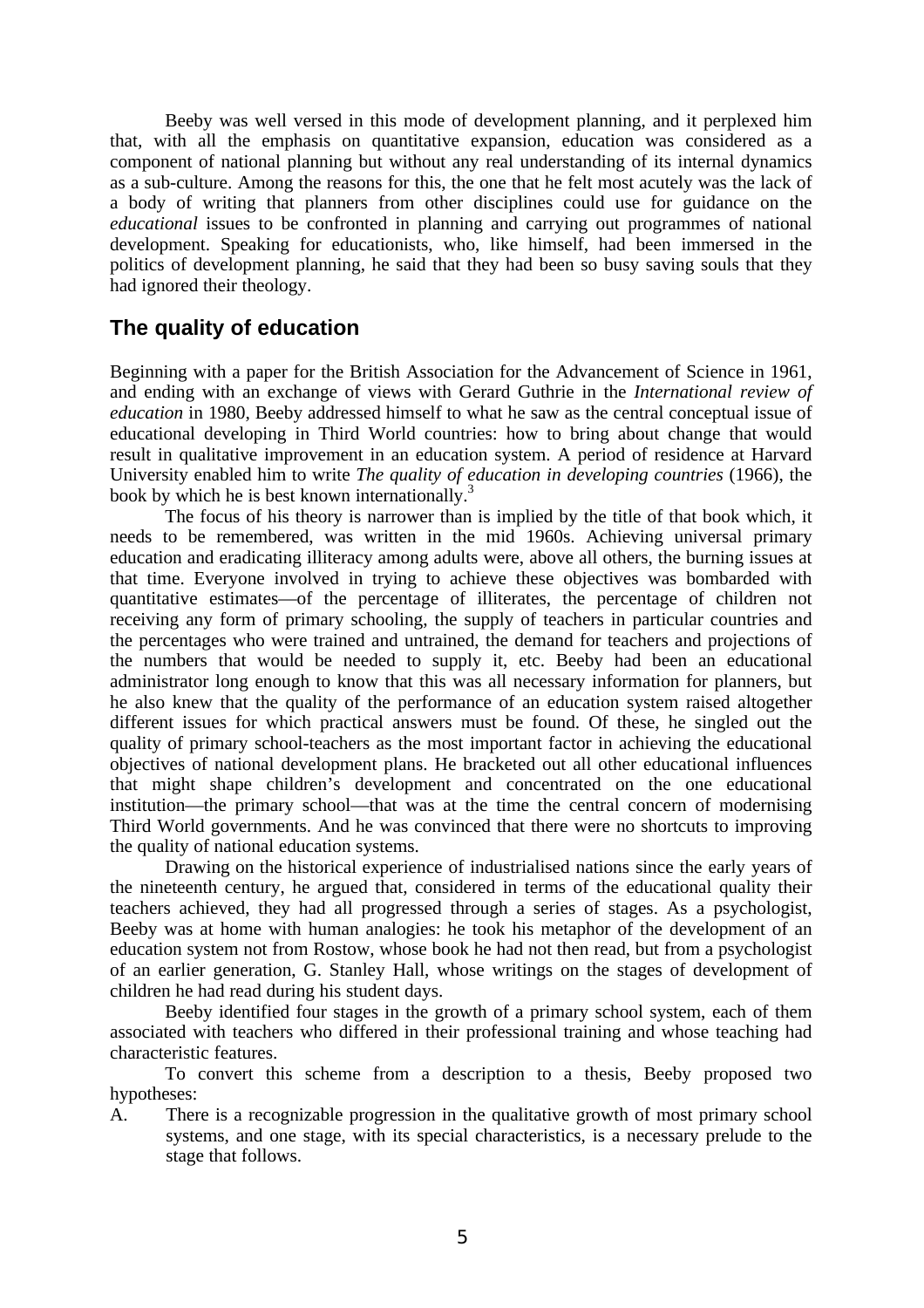B. Passage through the stages is limited by the levels of general education and professional training of the teachers.

As a one-time teacher of logic, he noted that hypothesis A could be true and B false, and that changes under B are a necessary but insufficient cause of change in A.

| (1)             | (2)                         | (3)                                                                                                                                                                                                                                                                                                                                                                                                                                                | (4)                      |
|-----------------|-----------------------------|----------------------------------------------------------------------------------------------------------------------------------------------------------------------------------------------------------------------------------------------------------------------------------------------------------------------------------------------------------------------------------------------------------------------------------------------------|--------------------------|
| Stage           | Teachers                    | Characteristics                                                                                                                                                                                                                                                                                                                                                                                                                                    | Distribution of teachers |
| I. Dame school  | Ill-educated, untrained     | Unorganized,<br>relatively $X$<br>meaningless<br>symbols;<br>very<br>narrow subject content-3 R's;<br>very low standards; memorizing<br>all important.                                                                                                                                                                                                                                                                                             |                          |
| II. Formalism   | Ill-educated, trained       | Highly organized; symbols with<br>limited<br>meaning;<br>rigid<br>methods—'one best way'; one<br>textbook; external examinations;<br>inspection stressed; discipline<br>tight and external; memorizing<br>heavily stressed; emotional life<br>largely ignored.                                                                                                                                                                                     |                          |
| III. Transition | Better-educated, trained    | Roughly same goals as stage II,<br>but more efficiently achieved;<br>more emphasis on meaning, but<br>it is still rather 'thin' and formal;<br>syllabus and text-books less<br>restrictive, but teachers hesitate<br>to use greater freedom; final<br>examination<br>leaving<br>often<br>restricts experimentation; little in<br>classroom to cater for emotional<br>and creative life of child.                                                   |                          |
| IV. Meaning     | Well-educated, well-trained | Meaning<br>and<br>understanding<br>stressed:<br>wider<br>somewhat<br>curriculum, variety of content<br>methods;<br>individual<br>and<br>differences catered for; activity<br>methods, problem solving and<br>creativity; internal tests; relaxed<br>positive<br>discipline;<br>and<br>emotional and aesthetic life, as<br>intellectual;<br>well<br>as<br>closer<br>relations with community; better<br>buildings<br>equipment<br>and<br>essential. | Y                        |

FIGURE 1. Stages in the growth of a primary school system

*Source: C.E. Beeby, The quality of education in developing countries, Harvard University Press, Cambridge* MASS., 1966, p. 72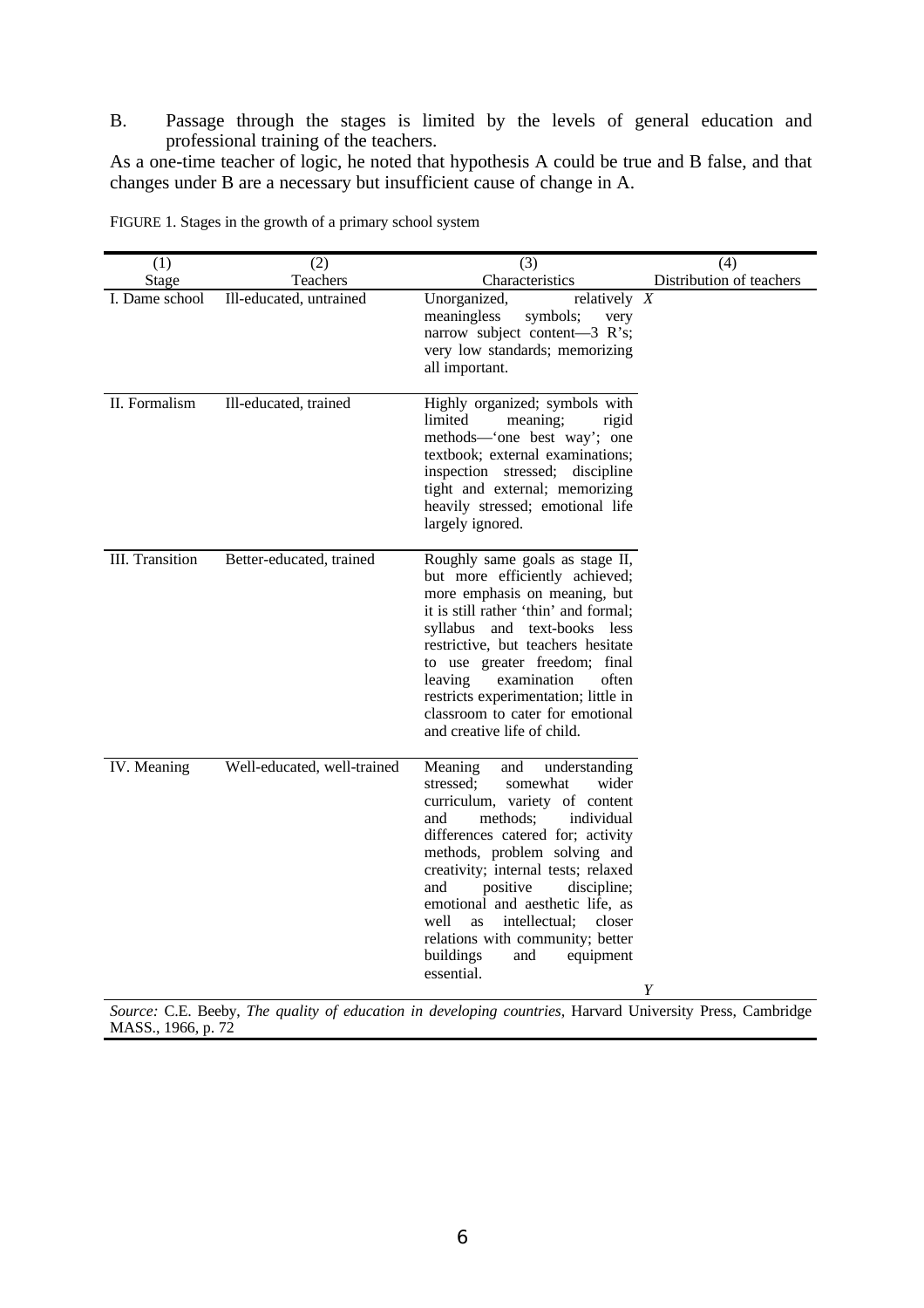It is clear from Beeby's discussion in *The quality of education in developing countries,* and in later writings, that he offered his thesis of stages as a first approximation to a theory of educational development. He hoped that by placing questions of educational quality in the context of plans and programmes for national development, and by proposing a conceptual framework for the analysis of educational change over time, economic and educational researchers would be stimulated to work together on empirical studies to elucidate the factors associated with improvements in the quality of education in developing countries. However, he was largely disappointed. The absence of dialogue between educationists and economists on theoretical issues of educational development had created the hiatus Beeby wanted to bridge; but such is disciplinary insularity that educationists and economists working on development issues continued to pursue their researches independently of each other. In a caustic review, John Vaizey said that he could not recognize any economist he knew in Beeby's characterisation of the 'economist'. Educationists, on the other hand, found it easy to identify with 'the educationist'. 4

The 'stages of growth thesis' was a brave attempt to devise an explanatory scheme that would embrace developing as well as developed education systems. But, it could not avoid criticisms associated with attempts to generalize from a mass of particulars drawn from many different countries from different stages in their development. Educationists in several developing countries used the theory of stages as a basis for research projects and, with qualifications, found that it offered a useful research model.<sup>5</sup> Fifteen years after it was published, Gerald Guthrie subjected the thesis to a careful analysis in *The international review of education*, to which Beeby responded.<sup>6</sup> It was an urbane exchange of views.

Guthrie argued that the thesis did not offer a sound model for research because it rested on an unspoken set of values and that, conceptually, the four stages were not sufficiently distinct and could not be used as a sound basis for empirical research. Beeby countered by saying, rightly in my view, that all educational development, being directed towards objectives, is inescapably and properly normative. The exchange of views was valuable for the light it shed on the difficulty of writing criteria for the comparative assessment of education systems, and Beeby agreed that some of Guthrie's criticisms of the language describing the four stages were valid, conceded that his characterization of primary schools in stage IV, the stage of meaning, gave a privileged status to his own 'progressive' values, and offered a new formulation to remove it.

It was within the education sector, especially among educational administrators and those involved in the teacher education and the training of educational administrators in developing countries, that *The quality of education* made its main impact. There, it had a tonic effect. It addressed issues of great practical concern to them using a language that they understood, and it did so with sparkling clarity and on the authority of an internationally acclaimed educational administrator. Above all, it gave them arguments to use in advocating higher levels of national commitment to the professional education of primary teachers and supporting services. It was thus more as a teaching aid and as a source of justifying argument, than as a generator of research aimed at testing his theory, that Beeby's *The quality of education* made its mark.

Questions of quality must be tackled at many levels in an education system, and what characterized all Beeby's writings from 1940, when he became the chief professional adviser to a government for a national system of education, was his ability to grasp, articulate—and indeed dramatize—what must be done in the circumstances of the moment to improve the quality of an education system considered as a system. Experience had also made him wise to the many things that could frustrate the best-laid reforming plans, and he often used the image of the parallelogram of forces to illustrate their practical effect. The line of educational advance, he argued, would lie somewhere between the opposing forces of reform and resistance. People outside the teaching profession identified resistance to change with one thing, the conservatism of teachers. Beeby teased out the reasons for resistance: poorly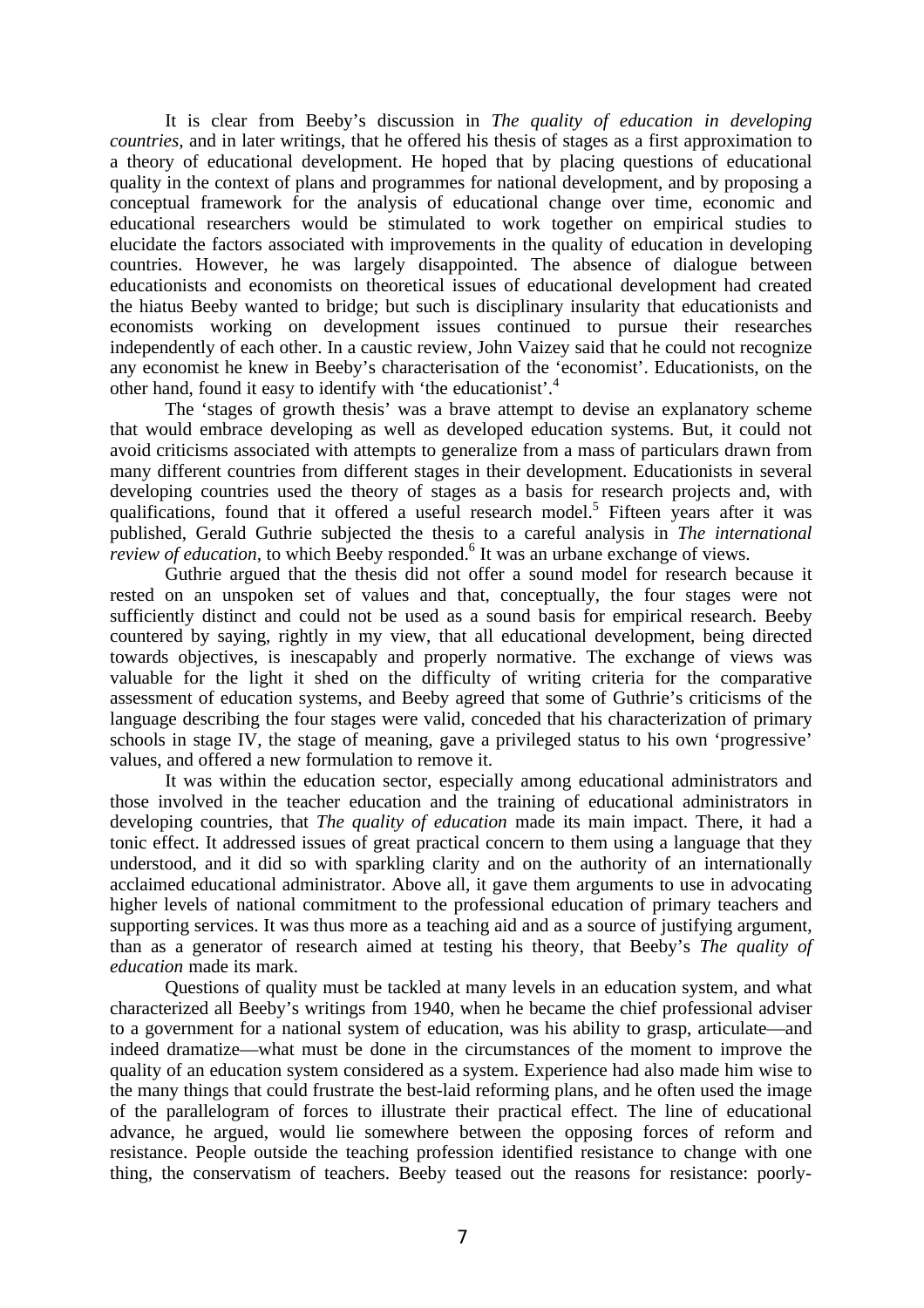articulated reform goals; teachers who neither understand what was expected of them nor believed in it; the fact that teachers were themselves the product of the system in which they worked, many of them having spent virtually their whole lives in it; the isolation of teachers working alone in classrooms; and in the range of their collective professional ability.

The image of the parallelogram of forces finds its place in *The quality of education in developing countries* on the right hand side of the chart (see Figure 1 ) in which Beeby set out his stages of growth. There, it summarizes the game plan of a reforming administrator intent on improving the quality of education in a system. The vertical line X-Y represents from top to bottom the range from stage I to stage IV. The 'ultimate skill of the administratorreformer', he wrote,<sup>7</sup> 'lies in his sensitivity to the factors that determine the maximum acuteness of the angle CBQ, which we might call, a trifle portentously, the angle of reform'.

Looking back from the vantage-point of 1980, it was clear to him that the problems faced by developing countries were already different from those of the early 1960s. By then, secondary education was on the agenda in a way it had not been earlier. Alternative strategies, such as lifelong learning, were raising new questions for educational objectives and priorities. The search for quality could no longer be equated with the quality of a nation's primary teachers. Nor could it any longer be expected that the quality of primary education in developing countries could be assessed using a single-dimensional, cognitive scale: the apparent universality of Western educational values was very much in contention. Values Beeby had acknowledged but bracketed out of his discussion of the institutional role of primary schools—religious, ethnic, cultural, and communal values—were by then at the heart of educational debates in all countries, developed and developing, in ways they had not been in the early 1960s.

Because Beeby offered his thesis as a first contribution to theory-building in the field of educational development, it was to be expected that most of the discussion it generated would focus on its validity as an explanatory model. There has been much less interest in his hypothesis that one stage of growth is a necessary prelude to the stage that follows. Irrespective of whether his construct of stages is useful for assessing the quality of education systems, the question remains whether it is possible for a government to speed up the processes that result in qualitative improvement. That was the issue facing national governments in the early 1960s, when he entered the debate, and it remains the central planning issue for all education systems—developed and developing.

Adopting Karl Popper's principle of falsifiability, Beeby wrote that a single exception of a developing country skipping a stage in bringing its primary teachers to level four, the stage of meaning, would disprove his thesis, or at least cause it to be greatly modified. There is one very good reason why that has not happened, and seems unlikely to happen in the foreseeable future. A defining feature of all public education systems in the sites where formal teaching and learning takes place is their organisation as cottage industries. Teachers with their professional expertise as their most important resource are master-craftspeople who, using the tools available to them, teach so that classes of students may learn. Teaching is labour-intensive, and the salaries of teachers in all systems are far and away the dominant item of expenditure. So long as that continues to be the model, the quest for qualitative improvement in an education system will be measured in small increments, and the prospect of skipping stages or bringing all students up to any predetermined level in short order remains remote.

Beeby's entire career as teacher and administrator took place within this cottage industry model and, because that was the one that developing countries had also perforce adopted, he focused on teachers teaching, rather than on students learning, and on classrooms in formal education systems as the essential educational site. It would have been unrealistic to expect him to propose an entirely new model because, as an experienced educational administrator, he knew that he must deal with the world of education as he found it. But until there is a paradigm shift from teachers teaching to students learning, and until governments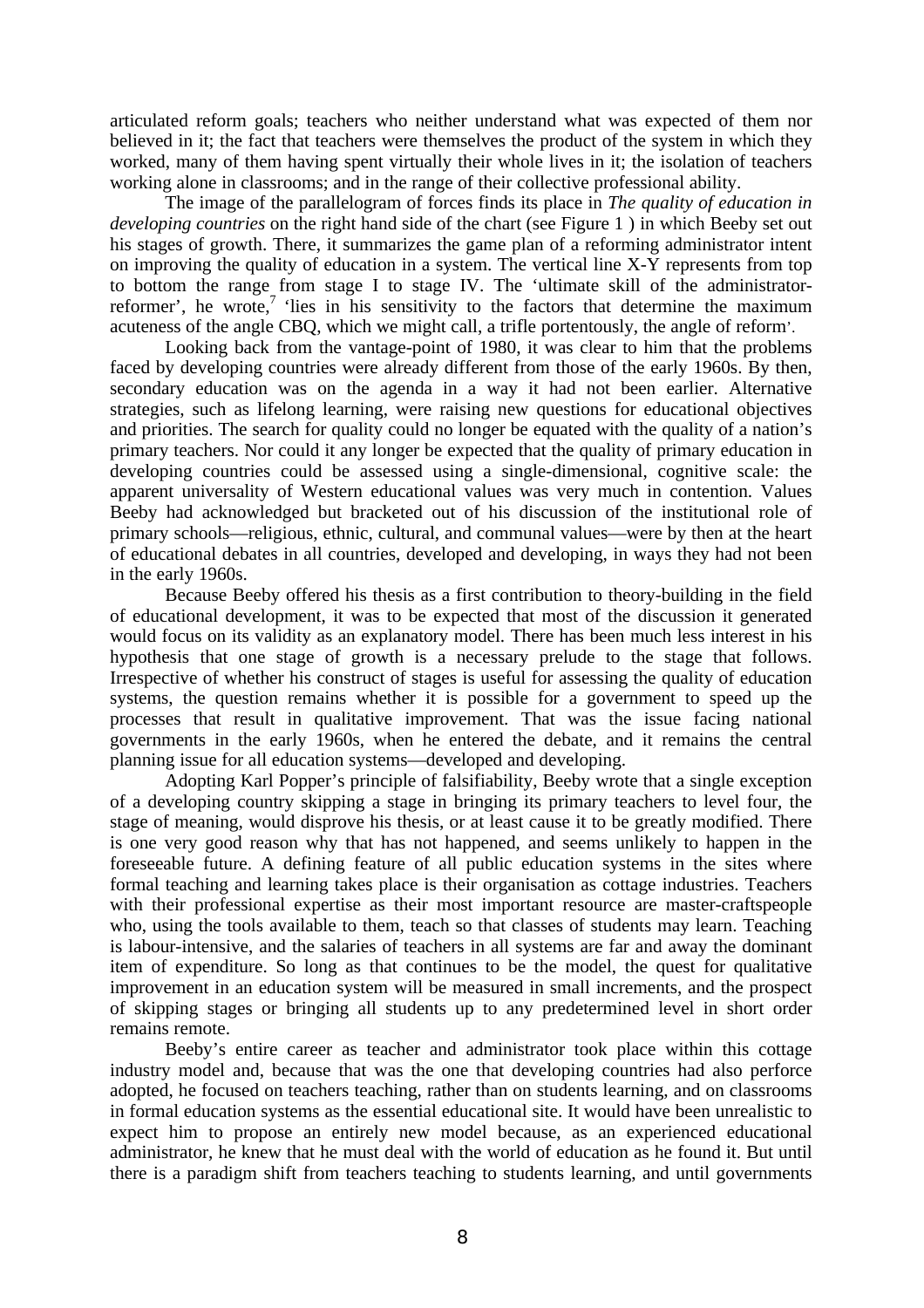are able and prepared to invest a much larger percentage of national research and development budgets on students' learning, and how to improve and how to facilitate it for all students, Beeby's hypothesis will remain untested.

In one sense, the possibilities now opening up through information and communication technologies are the panaceas of the moment, as radio, television, and programmed institution were in the 1960s. The essential difference, however, is that by incorporating the teaching into educational software, by being able to individualize learning by making it inter-active, and by being able to adapt it to the circumstances of learners, information technology offers a genuine possibility that education systems could be redesigned around students who are learning, instead of teachers who are teaching. This would require a revolution in the way that public education systems are conceptualized and funded: they would have to be transformed from cottage to capital-intensive industries based on professional knowledge and expertise. Unlike the 1960s, the policy issue would not be how to replace teachers or support them with teaching aids, but how to use their expertise first to create sophisticated learning materials, and then to manage their students' learning wherever it took place. One of Beeby's maxims is that good education always costs more than bad. Experience in education systems during the thirty years since he wrote *The quality of education in developing countries* strongly suggests that a different paradigm—as well as more expenditure—will be required to bring about planned qualitative change for all learners in an education system.

#### **Reflecting on experience**

The singular thing about Beeby's life is the continuing interplay of practical action and reflection. During the 1960s, 1970s, and 1980s, he was an adviser to governments and international agencies on many educational development projects, and these allowed him to develop further his thoughts on the qualitative improvement of education systems. The most notable of these was during the 1970s as an adviser to the Indonesian government for the planning and implementing of its second five-year education plan. The Indonesian government engaged the Ford Foundation to conduct an external assessment of the implementation, and Beeby played a leading role in conceiving, planning, and carrying it out. This allowed all his professional skills to be brought to bear on a novel project of great practical importance. It was also one that needed to be handled with great delicacy, for it was unusual at the time for a developing country to subject itself to outside scrutiny of its own performance and to agree to a book being published that would record it.

*The assessment of Indonesian education: a guide in planning* (1979) was the published report. As always, Beeby's concern was with the qualitative outcomes of the plan, and the book is an extended commentary on the interplay of the political context of the plan, the objectives set out in it, and the many factors that shaped the outcome, an intended improvement in the quality of Indonesia's primary education. The importance of the book lies in its particularity. Educational reform is always particular to a society and its education system at a moment in time with all its constraints, and it always proceeds in a very specific political context. The book was written for Indonesian politicians and administrators, but it had a wider importance for development planners as a case study of the issues Beeby had addressed in general terms in *The quality of education in developing countries.*

Beeby returned to New Zealand in 1968 and NZCER provided an office for its first emeritus director to work from. It was a homecoming in an intellectual sense as well. Like many other New Zealand men and women, his career had been made possible by the educational opportunities that the public education system had opened up for him. As director of education, he had been deeply involved in transforming equality of educational opportunity from a phrase to a reforming objective, and he had, in his post-war international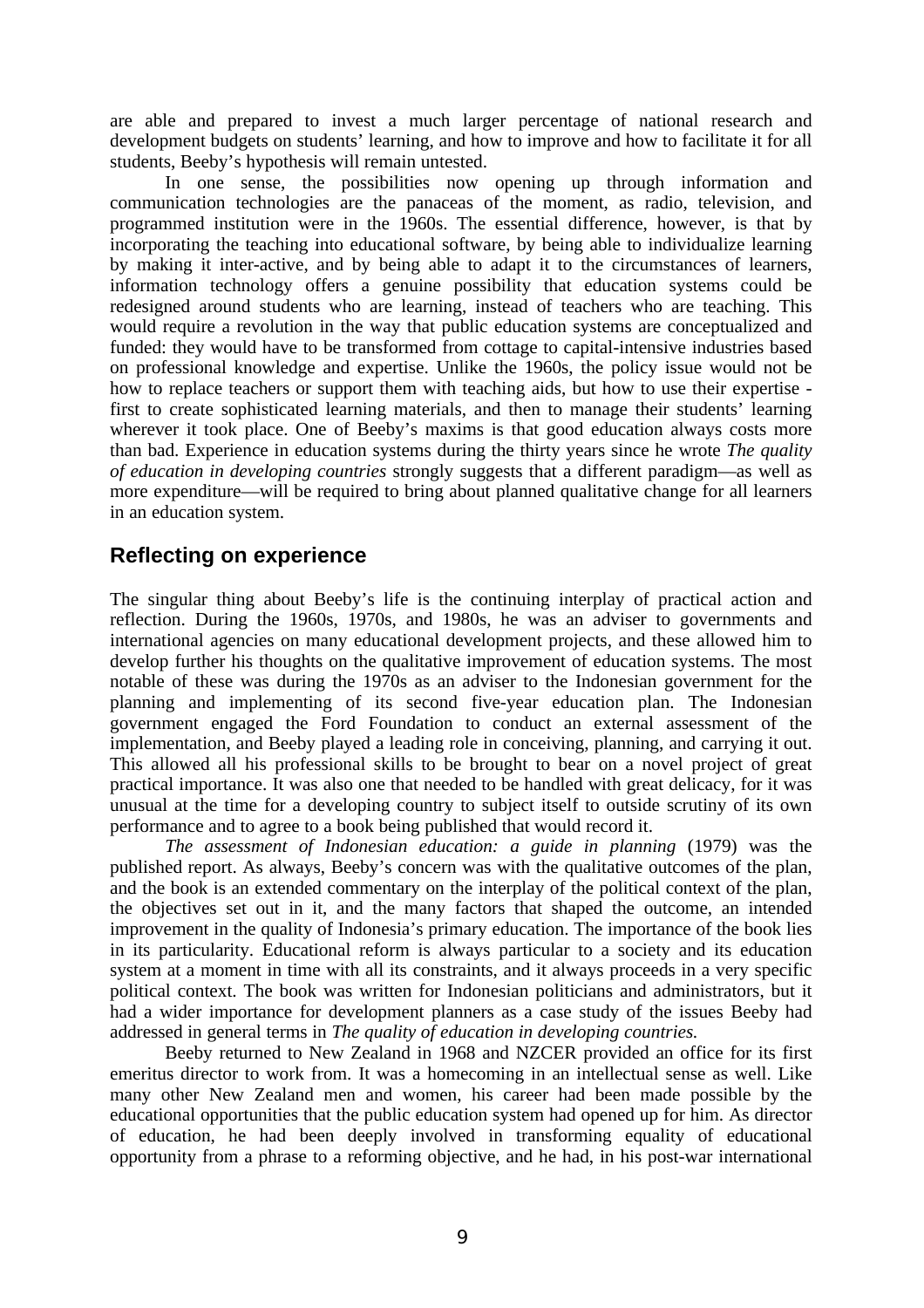experience, seen it become a dominant ideal of educational planning. He decided to sift the meaning of his experience and write about it.

The book he wrote is aptly entitled *The biography of an idea*. There is a good deal of autobiography in it, but it is tailored to Beeby's theme. It begins with a fascinating account of how it happened that an able, imperious young academic, a successful graduate of a competitive, selective public education system, became responsible for reconstructing that system with the aim of democratizing educational opportunity. He then shows how, against the grain of much of his previous experience, the idea of equality of educational opportunity became a dominant feature in his thinking and in educational policy in New Zealand; how the idea fared in the very different circumstances of various Third World countries he worked in; and how, looking back, he assessed his own understanding of the idea during the years 1940- 60 when it was one without precedent or significant experience to draw on.

What shines through, giving the book its unity, is his passion for explanation, and his determination to get to the very root of issues. The qualities that inform his account are the qualities that distinguish him as a great national and international educationist: an alliance of heart and mind in the way he conceived the questions to be answered; a probing intelligence that kept questioning both the evidence and his own interpretations of it; the ability to devise practical policies that gave expression to abstract ideas and convictions; and a gift for communicating his vision of future possibilities to others. Reading his lucid, cleanly crafted prose, one senses why he was such an able fashioner of policies and, - scarcely less important - such a skilful advocate of them.

He was also reflecting on the purposive nature of all educational effort. In criticizing his thesis of stages of growth as teleological, Guthrie had thought he had dealt the theory a mortal blow, but, as Beeby came to see it, educational myths are to educational reformers what paradigms are to scientists. The great myths of education, he argued,

win assent because they are statements of purposes, and there are few important things that can be said about education without a teleological base. Theories of education that go beyond the barest mechanics are never value-free. It is the element of purpose, often reinforced by deep feeling, that gives this type of educational myth its peculiar significance and tenacity. I have come to believe that what the paradigm is to the natural scientist, the dominant myth is to the educator. The myth offers to those who accept it the unity of a common purpose, shared belief in objectives that are not too closely defined, and a temporary and tacitly agreed suspension of disbelief—for, by definition, a myth cannot be in every sense true. In a profession where healthy scepticism is almost as necessary as faith, it is no easy business to establish such a myth. It is possible only if the myth is an expression, in educational terms, of social purposes that are widely accepted in the community; it is not the prerogative of the profession to manufacture completely new myths.<sup>8</sup>

By the time of his ninetieth birthday, Beeby had been justly and variously honoured for his distinguished contribution to educational innovation during nearly seventy years and had become a myth in his own right.<sup>9</sup> A *festschrift*, an international seminar, numerous other functions and celebrations, and messages of gratitude and praise from men and women from all over the globe drew down the curtain on the public life of a man who was the very epitome of a thinking educational administrator.<sup>10</sup>

#### **Notes**

- 1. *William Renwick (New Zealand)*
	- Director General of Education for New Zealand, 1975-88, author of *Moving targets: six essays on education*, and, since 1988, Honorary Senior Research Fellow, Stout Research Centre for the Study of New Zealand Society History and Culture, Victoria University of Wellington, Wellington, New Zealand.
- 2. Phillip Coombs, 'Recalling the origins of UNESCO's International Institute for Educational Planning'*,* in *The Beeby fascicles,1,* p. 50-51; Jacques Hallak, 'Educational planning today', ibid., 6, p. 10 and 21- 22.
- 3. C.E. Beeby, *The quality of education in developing countries,* Harvard, Cambridge, 1966.